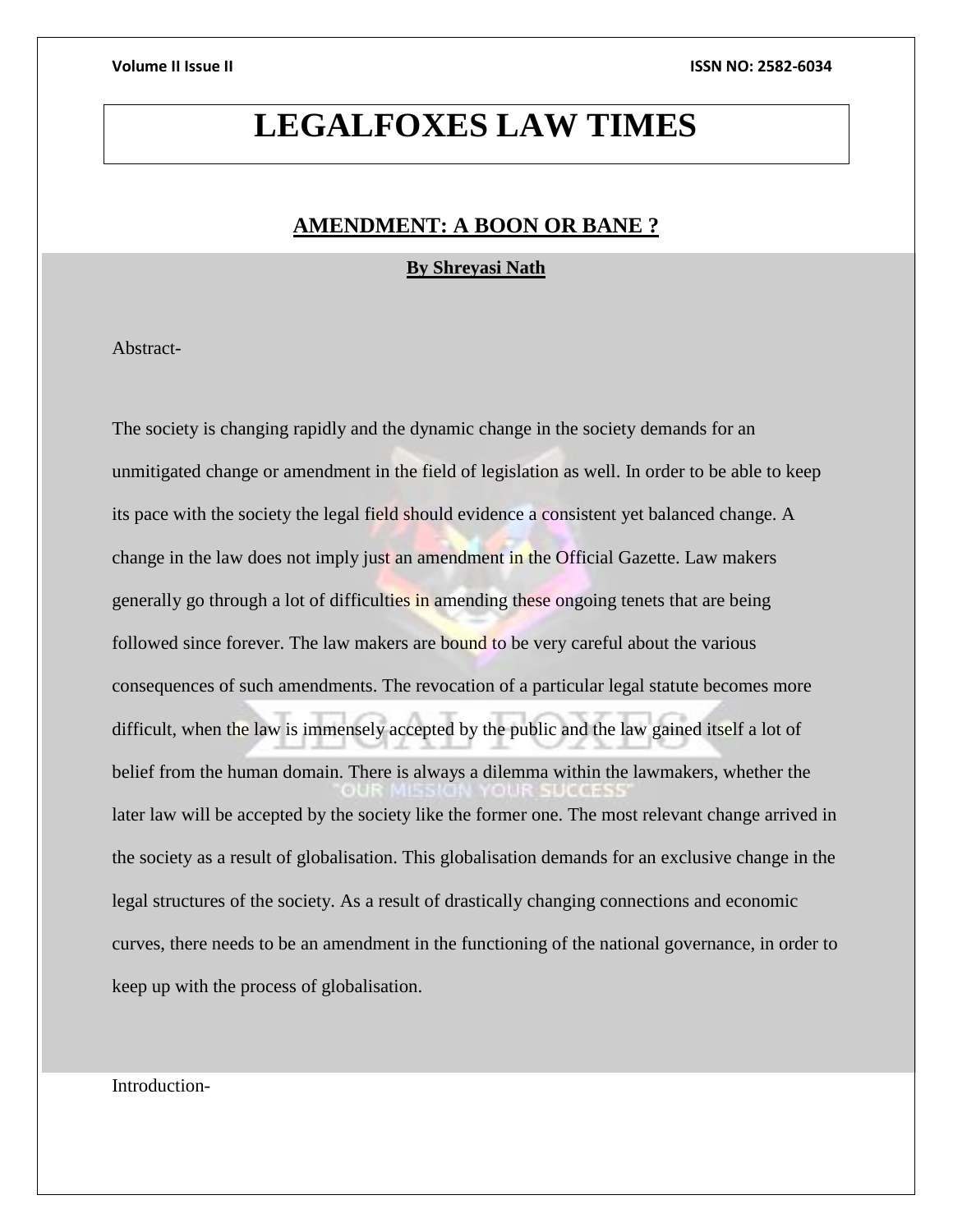### **Volume II Issue II ISSN NO: 2582-6034**

A firm discussion on amendments gradually leads us to the imperceptive notion pertinent to the condition of the various law suits that have been pending since long back and falls under the former statutes. [When the companies Act,1956,](file:///C:/Users/KIIT/Documents/Companies_Act_2013_Vs_Companies_Act_1956.pdf) got amended, many such questions or confusions were witnessed in the people. The human domain was bewildered with the thought that what if the court annuls all the previous suits that fall under the former statute. The companies use mammoth amount of money in bringing the suits, the revocation of a single suit would lead to massive loss on the company's part. India consists of numerous multinational corporations, domestic companies which are entrenched in various industrial and service sectors. India involved itself into the global trade market and permitted the entry of the foreign trade companies in the country. The entry of the foreign merchants helped the Indian markets in order to gain a proper exposure of the global trading markets. The Indian merchants were able to enhance their knowledge regarding various aspects of foreign business pertinent to their respective sectors. The entry of the foreign trade market also led to an immense progress in the country's economy. The rise in the economy demanded a better legislation system which could conduct the legal work more impeccably and efficiently without any kind of retrogression.

[The companies Act, 2013,](file:///C:/Users/KIIT/Documents/Companies_Act_2013_Vs_Companies_Act_1956.pdf) was introduced by the Government of India in order to provide a robust framework to the business statutes that are already present in the country. This new act has been introduced by making proper amendments to the former companies Act,1956. The newly formed companies act provides more modern and flexible approach in meeting the requirements or urgencies of the business sectors present in India. This new act helped a lot in coping up with the economic abyss as well. There have been many newly formed or reformed legislations that were introduced by the government in order to keep the legislation system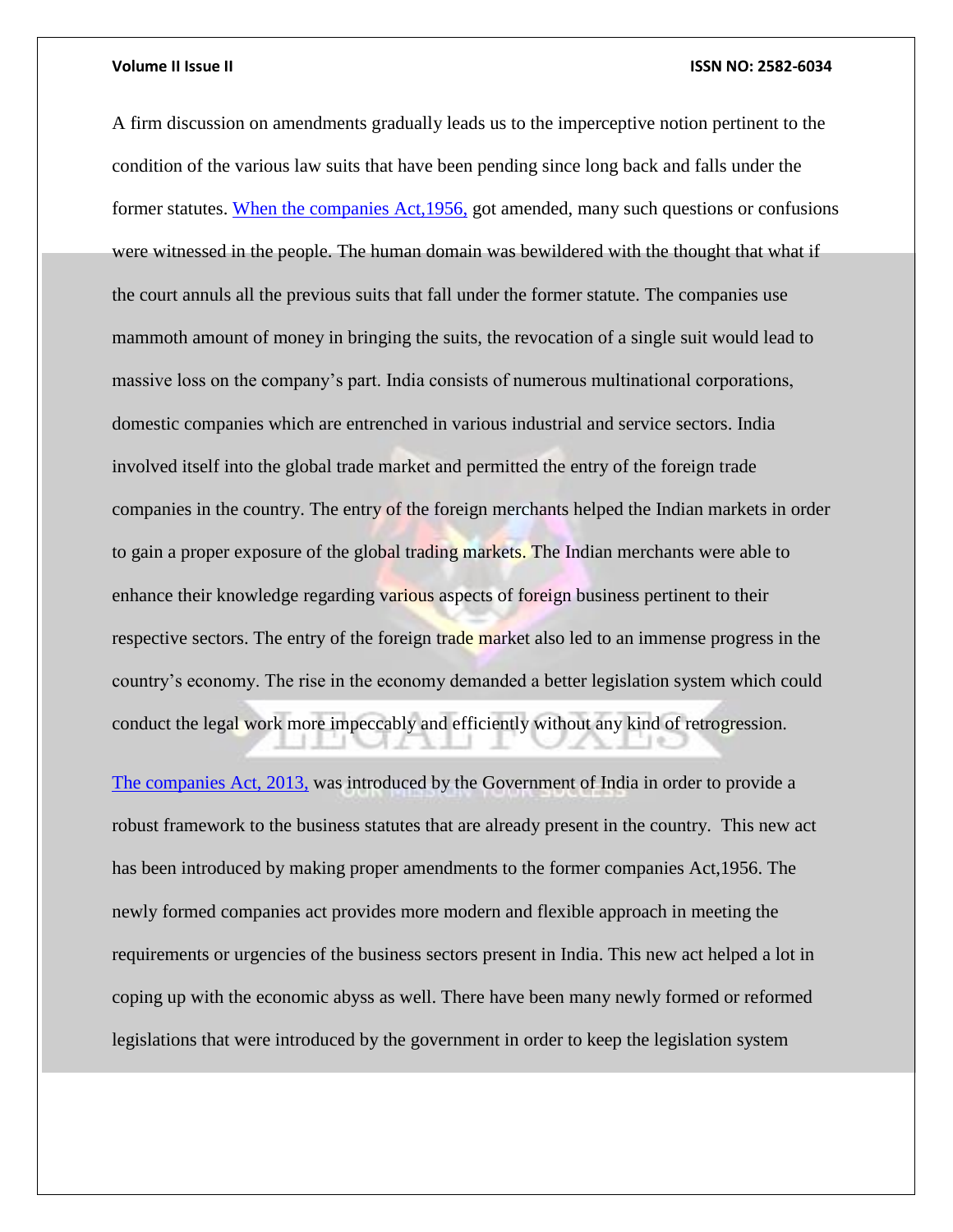## **Volume II Issue II ISSN NO: 2582-6034**

moving in a good pace along with the society and also to maintain a proper balance with consistently changing policies pertinent to different sectors in the field of business.

[The Arbitration and Conciliation act,1996, got amended on August 9,2019.](file:///C:/Users/KIIT/Documents/Arbitration%20and%20conciliation%20(ammendment)%20Act,%202019.pdf) Some of the changes that took place in the existing act includes-

- 1. Section 1(ca) has been introduced to define an arbitral institution which needs to be designated by the Supreme Court and the High Court.
- 2. Section 11 discusses the appointment of arbitrators under which the Supreme Court ( in cases of international commercial arbitration) and the High Court ( in cases other than international commercial arbitration) needs to designate the arbitral institutions for the appointment of respective arbitrators. The arbitration council of India needs to grade these arbitral institutions. In case, there is an absence of such arbitral institutions, the Chief Justice of the pertinent High Court is supposed to organise a panel of arbitrators in order to continue the proper functionality of the arbitral institutions.
- 3. Part 1A of this act, has acknowledged the concept of Arbitration Council of India, which will be appointed by the Central Government. The council would witness the presence of a judge of the Supreme Court or the High Court, as the Chairperson of the Council. The associated members of the Council would include other intellectual personalities having enormous knowledge in the field of arbitrational practices. The area of focus of the Arbitration Council will be the promotion and encouragement of mediation and arbitration in the country. The council is supposed to establish the rules and regulations for the proper functioning of the arbitrational institutions, their gradations and the proper conduct of the arbitrators.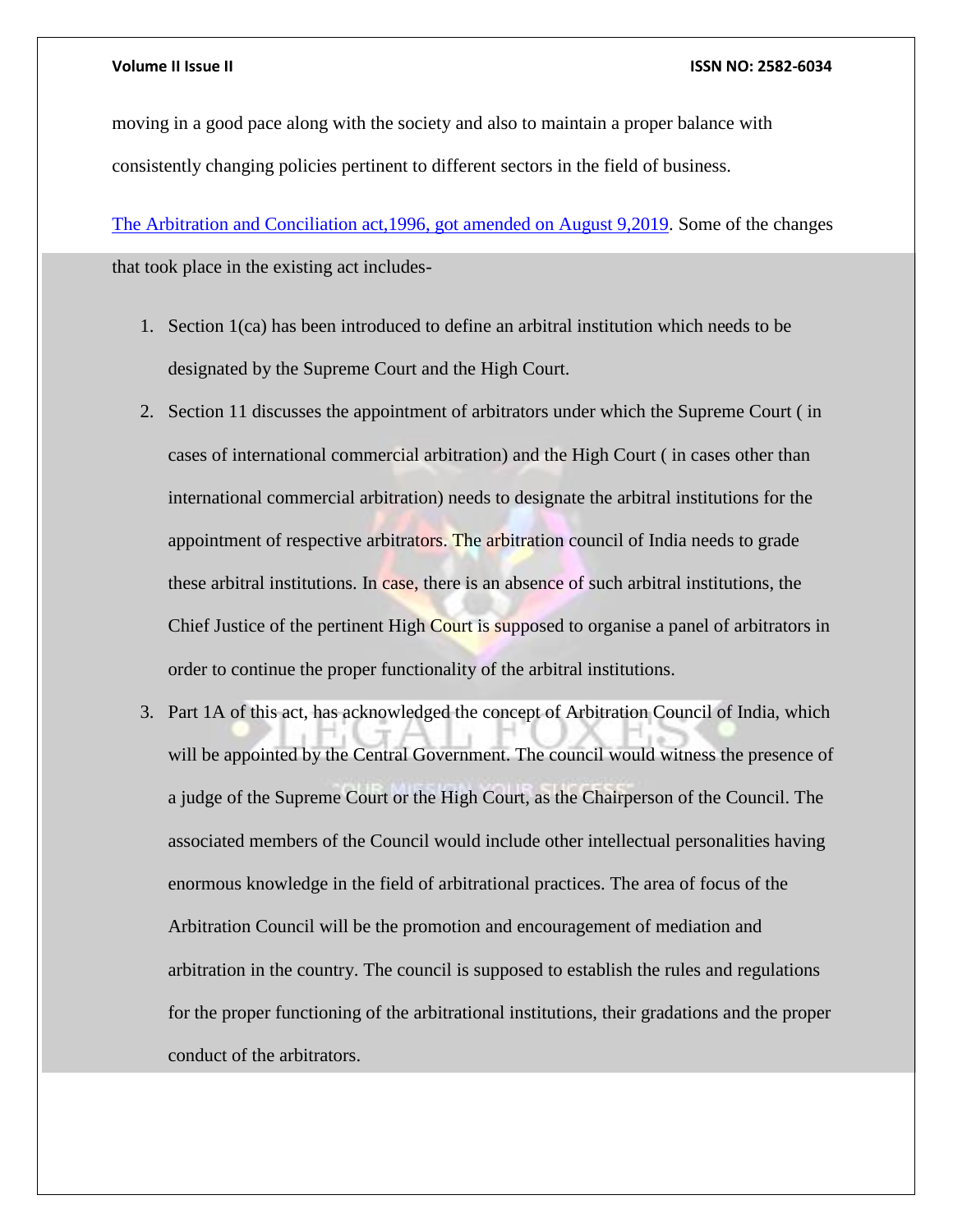- 4. The gradation of the Arbitrational institutions will be done by the Council, exclusively, on the basis of the performance, credibility, functionality and the conduct of the respective arbitrational institution.
- 5. The amendment of section 23, says that, the statement of claim and defence needs to completed within six months from the date on which the arbitrators received a notice of their appointment. In case of a pending application, the duty of the appointed arbitrator will continue until the discard of the mentioned application.
- 6. In Section 34, the words "furnishes proof that" got replaced with "establishes on the basis of the record of the arbitral tribunal", in order to give the assertion to the parties that they can keep their faith on the records prepared by the arbitral tribunal.

The above mentioned legislative changes is of course a milestone that the government has achieved. These changes in the arbitration policies is a positive step towards the betterment of the field of arbitration and these changes helps the arbitrational institutions in bringing out their efficiency in the field of arbitration. India is still in going through an abyss in this particular field. The introduction of such amendments might lead to a positive change in the performance of Indian Arbitrational institutions in the global pedestal.

## Conclusion-

Companies in the business sector, invest prodigiously in the various judicial proceedings or legal suits that they bring in. Globalisation at certain times, might lead to unanticipated changes in the field of business, which the companies might find strenuous to cope up with. However, there is